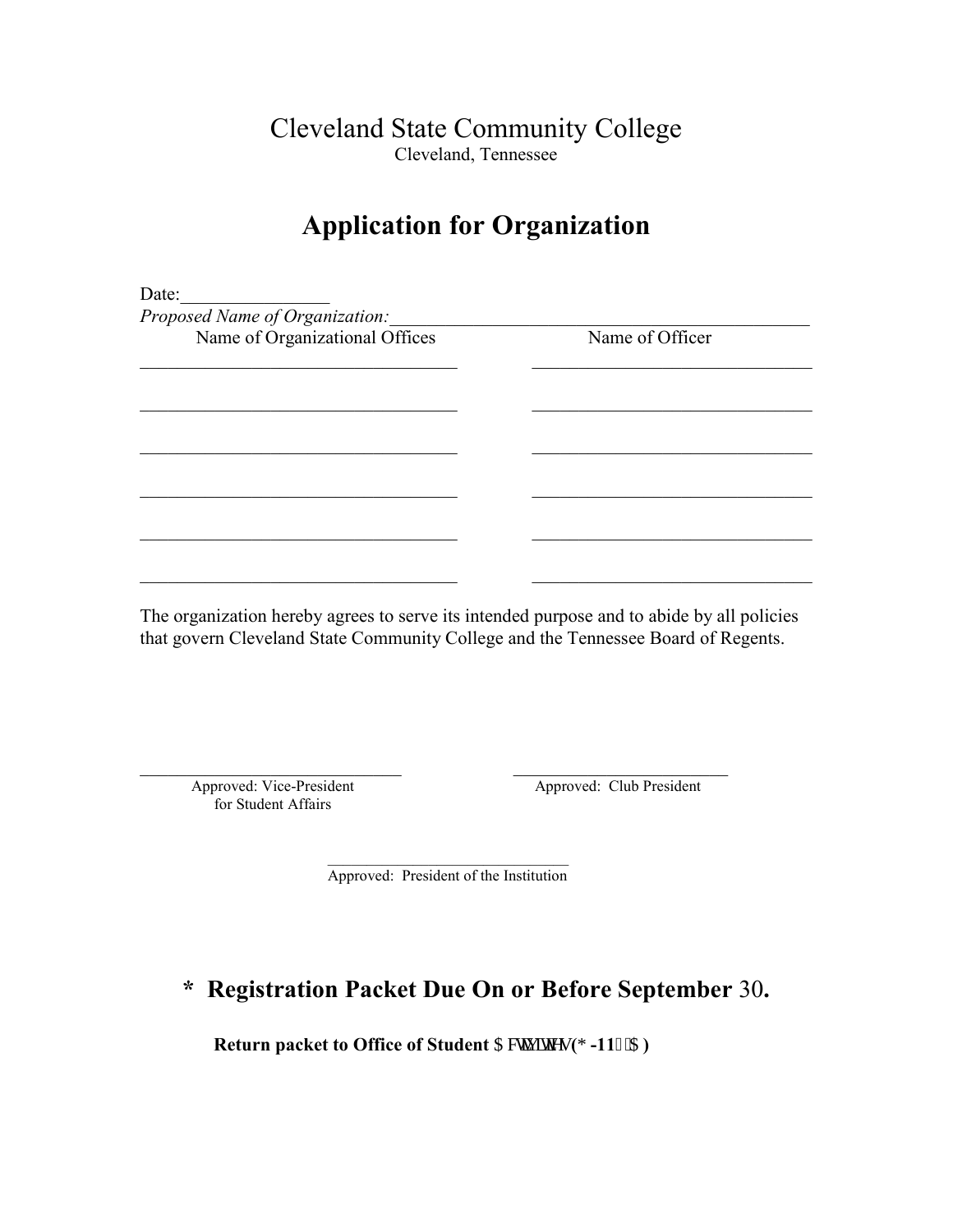#### Cleveland State Community College Cleveland, Tennessee

#### Application for Organization

#### Statement of Faculty/Staff Advisor

I, \_\_\_\_\_\_\_\_\_\_\_\_\_\_\_\_\_\_\_\_\_\_\_, do hereby agree to serve as faculty/staff advisor for

.

I have read the Statement of Purpose or Constitution and By-Laws and am willing to accept the responsibility of advisement and supervision of this organization.

 $\mathcal{L}_\text{max}$  , which is a set of the set of the set of the set of the set of the set of the set of the set of the set of the set of the set of the set of the set of the set of the set of the set of the set of the set of Signature of Faculty/Staff Advisor Date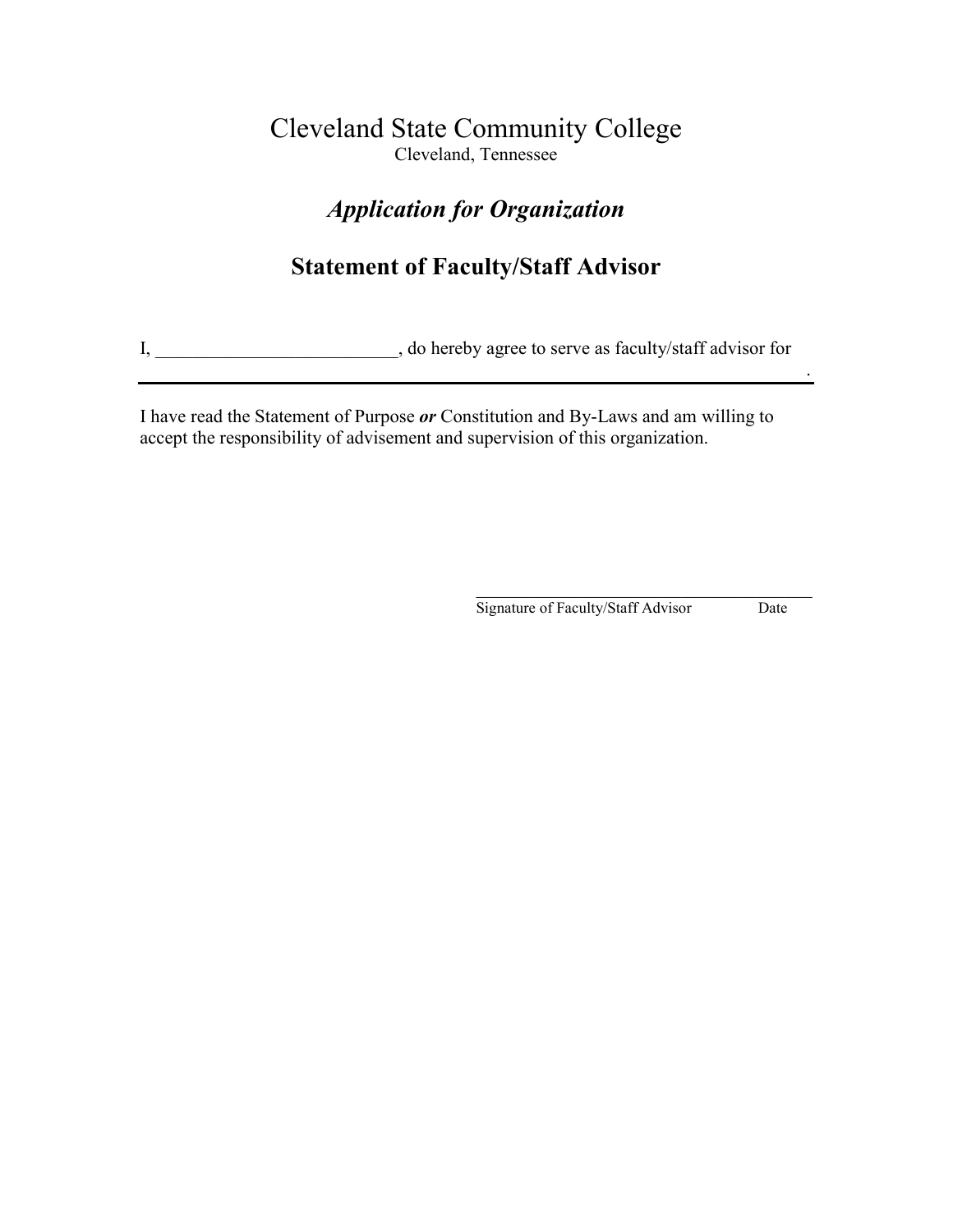# Cleveland State Community College<br>Cleveland, Tennessee

#### **Application for Organization** Membership List

| Name | Student ID # |
|------|--------------|
|      |              |
|      |              |
|      |              |
|      |              |
|      |              |
|      |              |
|      |              |
|      |              |
|      |              |
|      |              |
|      |              |
|      |              |
|      |              |
|      |              |
|      |              |